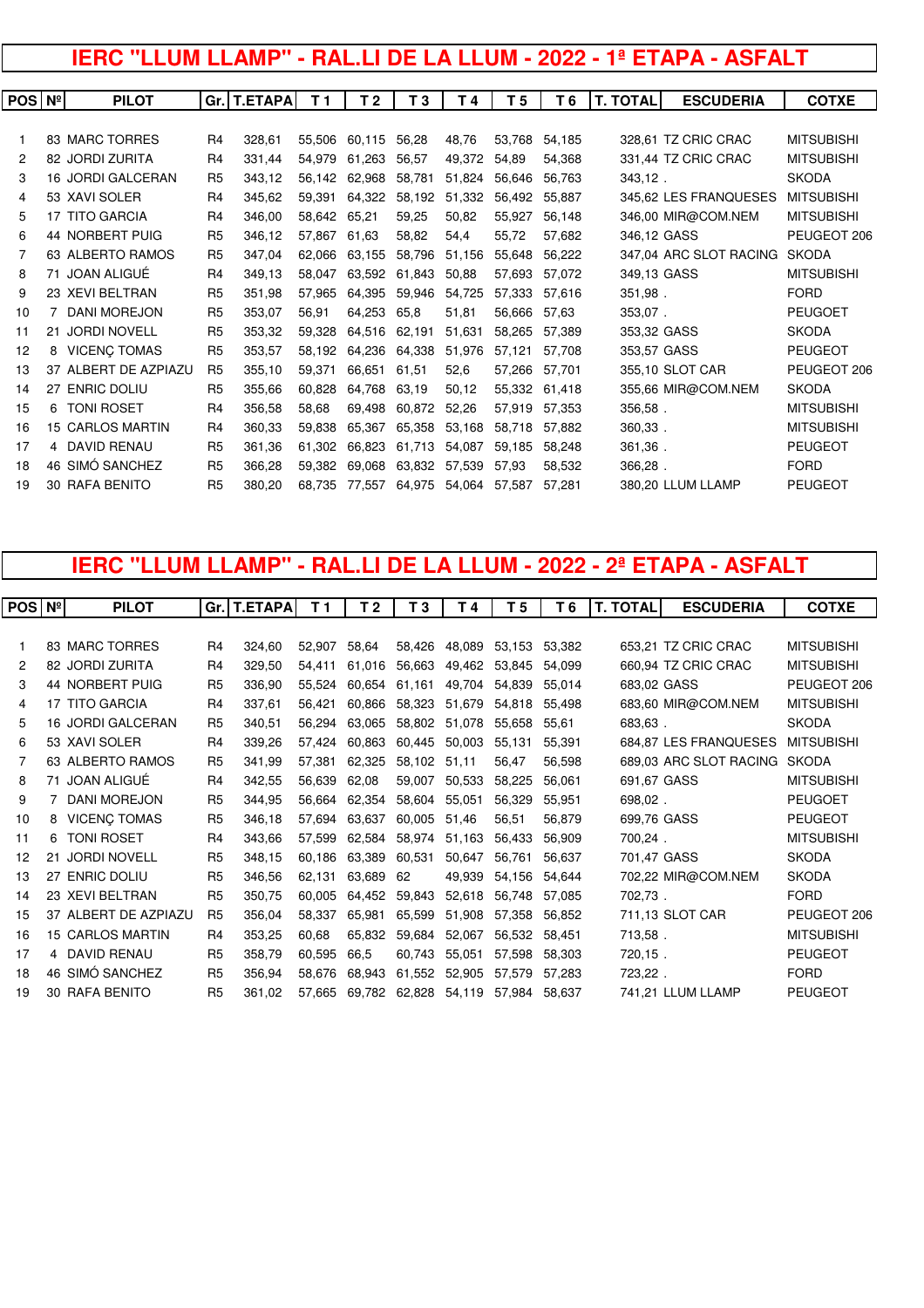# **IERC "LLUM LLAMP" - RAL.LI DE LA LLUM - 2022 - 3ª ETAPA - ASFALT**

| <b>POS Nº</b> | <b>PILOT</b>             |                | Gr.   T.ETAPA | T <sub>1</sub> | T 2    | T <sub>3</sub> | T4     | T <sub>5</sub> | T <sub>6</sub> | <b>T. TOTAL</b> | <b>ESCUDERIA</b>         | <b>COTXE</b>      |
|---------------|--------------------------|----------------|---------------|----------------|--------|----------------|--------|----------------|----------------|-----------------|--------------------------|-------------------|
|               |                          |                |               |                |        |                |        |                |                |                 |                          |                   |
|               | 83 MARC TORRES           | R <sub>4</sub> | 320.44        | 52.676         | 60.169 | 55,456         | 47,49  | 52.329         | 52,323         |                 | 973,65 TZ CRIC CRAC      | <b>MITSUBISHI</b> |
| 2             | 82 JORDI ZURITA          | R <sub>4</sub> | 325,07        | 52.813         | 59,243 | 55,451         | 49,321 | 54.857         | 53,381         |                 | 986,00 TZ CRIC CRAC      | <b>MITSUBISHI</b> |
| 3             | 44 NORBERT PUIG          | R <sub>5</sub> | 331.47        | 56.622         | 60.053 | 56.807         | 49,703 | 53.873         | 54.408         | 1.014,48 GASS   |                          | PEUGEOT 206       |
| 4             | <b>16 JORDI GALCERAN</b> | R <sub>5</sub> | 337,00        | 55.591         | 61.542 | 57.62          | 51,441 | 54.815         | 55.995         | $1.020.64$ .    |                          | <b>SKODA</b>      |
| 5             | 17 TITO GARCIA           | R <sub>4</sub> | 338.83        | 56.698         | 59.727 | 57,715         | 51,976 | 54.774         | 57.943         |                 | 1.022,43 MIR@COM.NEM     | <b>MITSUBISHI</b> |
| 6             | 53 XAVI SOLER            | R <sub>4</sub> | 338,90        | 56.818         | 63.152 | 57.316         | 49.994 | 55,057         | 56,562         |                 | 1.023,77 LES FRANQUESES  | <b>MITSUBISHI</b> |
|               | 71 JOAN ALIGUÉ           | R <sub>4</sub> | 336.01        | 55.762         | 61.236 | 57.883         | 50.123 | 55.243         | 55.767         | 1.027,69 GASS   |                          | <b>MITSUBISHI</b> |
| 8             | 63 ALBERTO RAMOS         | R <sub>5</sub> | 339,38        | 57.369         | 62.676 | 58.344         | 50,178 | 55,406         | 55,409         |                 | 1.028,41 ARC SLOT RACING | <b>SKODA</b>      |
| 9             | 8 VICENÇ TOMAS           | R <sub>5</sub> | 339,07        | 56.164         | 62.77  | 58,682         | 50,151 | 55,283         | 56,015         | 1.038,82 GASS   |                          | <b>PEUGEOT</b>    |
| 10            | 27 ENRIC DOLIU           | R <sub>5</sub> | 338,35        | 55.802         | 62.244 | 57.344         | 50,462 | 53.722         | 58.772         |                 | 1.040,56 MIR@COM.NEM     | <b>SKODA</b>      |
| 11            | 6 TONI ROSET             | R <sub>4</sub> | 341,60        | 56.831         | 61,7   | 58.845         | 50,765 | 56.324         | 57.137         | $1.041.85$ .    |                          | <b>MITSUBISHI</b> |
| 12            | 21 JORDI NOVELL          | R <sub>5</sub> | 344,24        | 57,127         | 62,85  | 60,966         | 50,122 | 56,661         | 56,511         | 1.045,71 GASS   |                          | <b>SKODA</b>      |
| 13            | 7 DANI MOREJON           | R <sub>5</sub> | 350,02        | 56.309         | 63,429 | 68,518         | 50,177 | 55,513         | 56,076         | 1.048,04.       |                          | <b>PEUGOET</b>    |
| 14            | 23 XEVI BELTRAN          | R <sub>5</sub> | 350,90        | 58.851         | 66.313 | 59.935         | 51.849 | 57.613         | 56.335         | 1.053,63.       |                          | <b>FORD</b>       |
| 15            | 37 ALBERT DE AZPIAZU     | R <sub>5</sub> | 344.96        | 56.435         | 65.364 | 58.495         | 50.672 | 56.498         | 57.494         |                 | 1.056,09 SLOT CAR        | PEUGEOT 206       |
| 16            | <b>15 CARLOS MARTIN</b>  | R <sub>4</sub> | 348,11        | 59.233         | 63.704 | 59,71          | 51,054 | 57.986         | 56.424         | 1.061,69.       |                          | <b>MITSUBISHI</b> |
| 17            | 4 DAVID RENAU            | R <sub>5</sub> | 351,10        | 59.491         | 63.256 | 59,694         | 52,776 | 57.053         | 58,826         | $1.071,24$ .    |                          | <b>PEUGEOT</b>    |
| 18            | 46 SIMÓ SANCHEZ          | R <sub>5</sub> | 360,23        | 61.786         | 66.407 | 59,537         | 56,847 | 57.087         | 58.571         | 1.083,46.       |                          | <b>FORD</b>       |
| 19            | <b>30 RAFA BENITO</b>    | R <sub>5</sub> | 354.40        | 57,506         | 64.972 | 63,101         | 52,535 | 57.824         | 58.458         |                 | 1.095,61 LLUM LLAMP      | <b>PEUGEOT</b>    |
|               |                          |                |               |                |        |                |        |                |                |                 |                          |                   |

# **IERC "LLUM LLAMP" - RAL.LI DE LA LLUM - 2022 - 4ª ETAPA - NEU**

| $POS\vert N^{\circ}\vert$ |    | <b>PILOT</b>             |                | Gr.   T.ETAPA | T <sub>1</sub> | T 2    | T <sub>3</sub> | T 4    | T 5    | T6     | <b>T. TOTAL</b> | <b>ESCUDERIA</b>         | <b>COTXE</b>      |
|---------------------------|----|--------------------------|----------------|---------------|----------------|--------|----------------|--------|--------|--------|-----------------|--------------------------|-------------------|
|                           |    |                          |                |               |                |        |                |        |        |        |                 |                          |                   |
|                           |    | 83 MARC TORRES           | R <sub>4</sub> | 291,27        | $\Omega$       | 63,238 | 60,338         | 49,339 | 58,395 | 59,962 |                 | 1.264,93 TZ CRIC CRAC    | <b>MITSUBISHI</b> |
| 2                         |    | 82 JORDI ZURITA          | R <sub>4</sub> | 290,57        | 0              | 63,213 | 60,265         | 49,46  | 58,866 | 58,761 |                 | 1.276,57 TZ CRIC CRAC    | <b>MITSUBISHI</b> |
| 3                         |    | 17 TITO GARCIA           | R4             | 277,88        | 0              | 60,666 | 57,06          | 47,224 | 56,395 | 56,531 |                 | 1.300,31 MIR@COM.NEM     | <b>MITSUBISHI</b> |
| 4                         |    | 44 NORBERT PUIG          | R <sub>5</sub> | 289,71        | $\Omega$       | 62,169 | 59,332         | 49,88  | 59,409 | 58.924 | 1.304,19 GASS   |                          | PEUGEOT 206       |
| 5                         |    | 53 XAVI SOLER            | R <sub>4</sub> | 280,52        | $\Omega$       | 60,549 | 56,554         | 48,559 | 57,54  | 57,321 |                 | 1.304,30 LES FRANQUESES  | <b>MITSUBISHI</b> |
| 6                         |    | 71 JOAN ALIGUÉ           | R <sub>4</sub> | 278,41        | $\Omega$       | 59,711 | 56.552         | 48,315 | 57,175 | 56.655 | 1.306,09 GASS   |                          | <b>MITSUBISHI</b> |
| 7                         |    | <b>16 JORDI GALCERAN</b> | R <sub>5</sub> | 286,85        | $\Omega$       | 61,145 | 57.593         | 50,623 | 57,776 | 59.712 | 1.307,48.       |                          | <b>SKODA</b>      |
| 8                         |    | 63 ALBERTO RAMOS         | R <sub>5</sub> | 288,75        | 0              | 63,054 | 57,921         | 48,871 | 58,461 | 60,446 |                 | 1.317,16 ARC SLOT RACING | <b>SKODA</b>      |
| 9                         |    | 6 TONI ROSET             | R <sub>4</sub> | 281,50        | $\Omega$       | 62,308 | 57,001         | 48,859 | 56,618 | 56,711 | 1.323,34.       |                          | <b>MITSUBISHI</b> |
| 10                        | 8  | <b>VICENÇ TOMAS</b>      | R <sub>5</sub> | 287,73        | $\Omega$       | 62.793 | 57.487         | 48,536 | 57,666 | 61,245 | 1.326,55 GASS   |                          | <b>PEUGEOT</b>    |
| 11                        |    | 21 JORDI NOVELL          | R <sub>5</sub> | 281,07        | $\Omega$       | 61,476 | 57.198         | 48,029 | 57,321 | 57,05  | 1.326,78 GASS   |                          | <b>SKODA</b>      |
| 12                        | 27 | <b>ENRIC DOLIU</b>       | R <sub>5</sub> | 289,06        | $\Omega$       | 64.615 | 57.25          | 50,383 | 57,052 | 59,757 |                 | 1.329,62 MIR@COM.NEM     | <b>SKODA</b>      |
| 13                        |    | 23 XEVI BELTRAN          | R <sub>5</sub> | 285,40        | $\Omega$       | 60,877 | 57,058         | 51,065 | 58,291 | 58,105 | 1.339,02.       |                          | <b>FORD</b>       |
| 14                        |    | <b>15 CARLOS MARTIN</b>  | R <sub>4</sub> | 281,06        | $\Omega$       | 60,709 | 58,812         | 47,187 | 57,728 | 56,623 | 1.342,75.       |                          | <b>MITSUBISHI</b> |
| 15                        |    | <b>DANI MOREJON</b>      | R <sub>5</sub> | 299,87        | 0              | 61.215 | 73.312         | 48,792 | 57,297 | 59.254 | 1.347,91.       |                          | <b>PEUGOET</b>    |
| 16                        |    | 37 ALBERT DE AZPIAZU     | R <sub>5</sub> | 292,57        | $\Omega$       | 63,674 | 62.906         | 50,974 | 57,724 | 57,295 |                 | 1.348,67 SLOT CAR        | PEUGEOT 206       |
| 17                        |    | 4 DAVID RENAU            | R <sub>5</sub> | 290,82        | 0              | 62.804 | 60,221         | 49,899 | 59,354 | 58,545 | 1.362,07.       |                          | <b>PEUGEOT</b>    |
| 18                        |    | 46 SIMÓ SANCHEZ          | R <sub>5</sub> | 290,98        | $\Omega$       | 60,587 | 66,382         | 50,819 | 56,491 | 56,696 | $1.374,43$ .    |                          | <b>FORD</b>       |
| 19                        |    | <b>30 RAFA BENITO</b>    | R <sub>5</sub> | 313,56        | 0              | 88.975 | 59,634         | 48,735 | 58,877 | 57,342 |                 | 1.409,17 LLUM LLAMP      | <b>PEUGEOT</b>    |